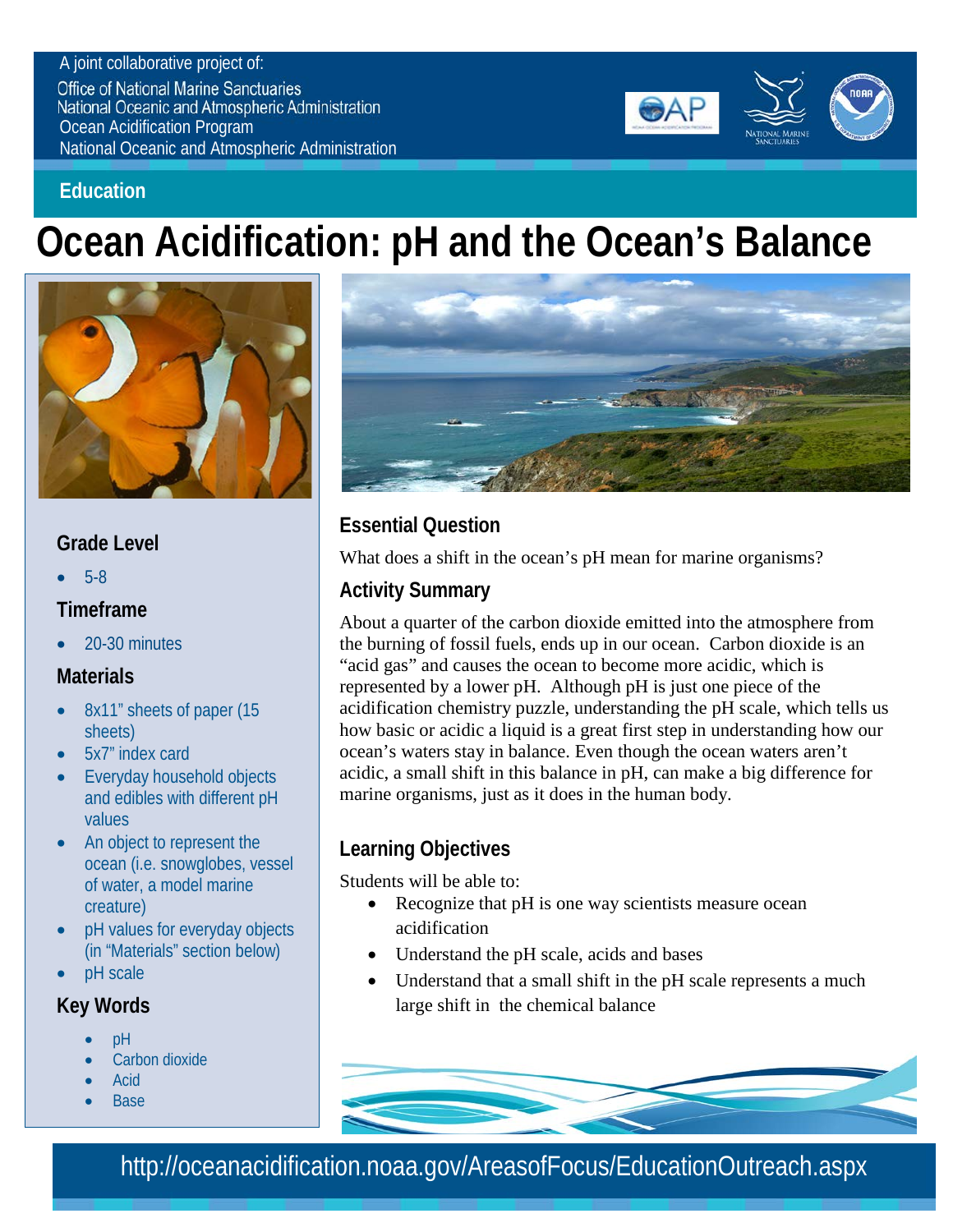#### **Key Messages**

- The ocean is a vital part in the Earth's ecosystem and are a home to marine life that contribute to the health of human life on our planet.
- Human actions are changing the balance of the ocean's chemistry
- Small shifts in pH can make a big difference in the health of marine organisms health (in humans acidosis is a 0.05 decrease in pH, which causes illness)

#### **Values**

- Interconnected: Marine organisms and humans both maintain a delicate pH balance to remain healthy
- Simplifying models: A small increase or decrease on the pH scale is an exponentially larger shift in ocean chemistry
- Causal chain : burning fossil fuels emits  $CO_2 \rightarrow$  the ocean absorbs  $CO_2 \rightarrow CO_2$  is an "acid gas" $\rightarrow$ it causes the ocean to become more acidic  $\rightarrow$ a small decrease in pH (0.1 pH units) can tip the scale from healthy to not so well in marine organisms, just as it does in the human body

#### **Solutions**

The less "acid gas"  $(CO<sub>2</sub>)$  humans emit into the atmosphere, the less will end up the ocean, ultimately. There are many innovations in alternative and efficient energy and transportation that can be made not just by an individual household, but by entire communities and cities.

- Look in to what options are available in your town and get involved:
	- o Host a barn raiser type event to green a home (your own or your neighbor's) with more energy efficient appliances, windows or insulation.
	- o Use public transportation, bike or walk if possible
	- o If public transportation isn't readily accessible or there aren't bike lanes in your area talk to your local government representative and get the conversation started in your community

#### **Activity Outline:**

Preparation: Prior to activity write the numbers "1" through "14" of different 8"x11" sheets of papers. Place sheets with numbers 1-14 in numerical order in line from left to right (along a table, or along floor depending on setting). Write "8.1 on 5"x7" index and place on right upper corner of "8" paper.



http://oceanacidification.noaa.gov/AreasofFocus/EducationOutreach.aspx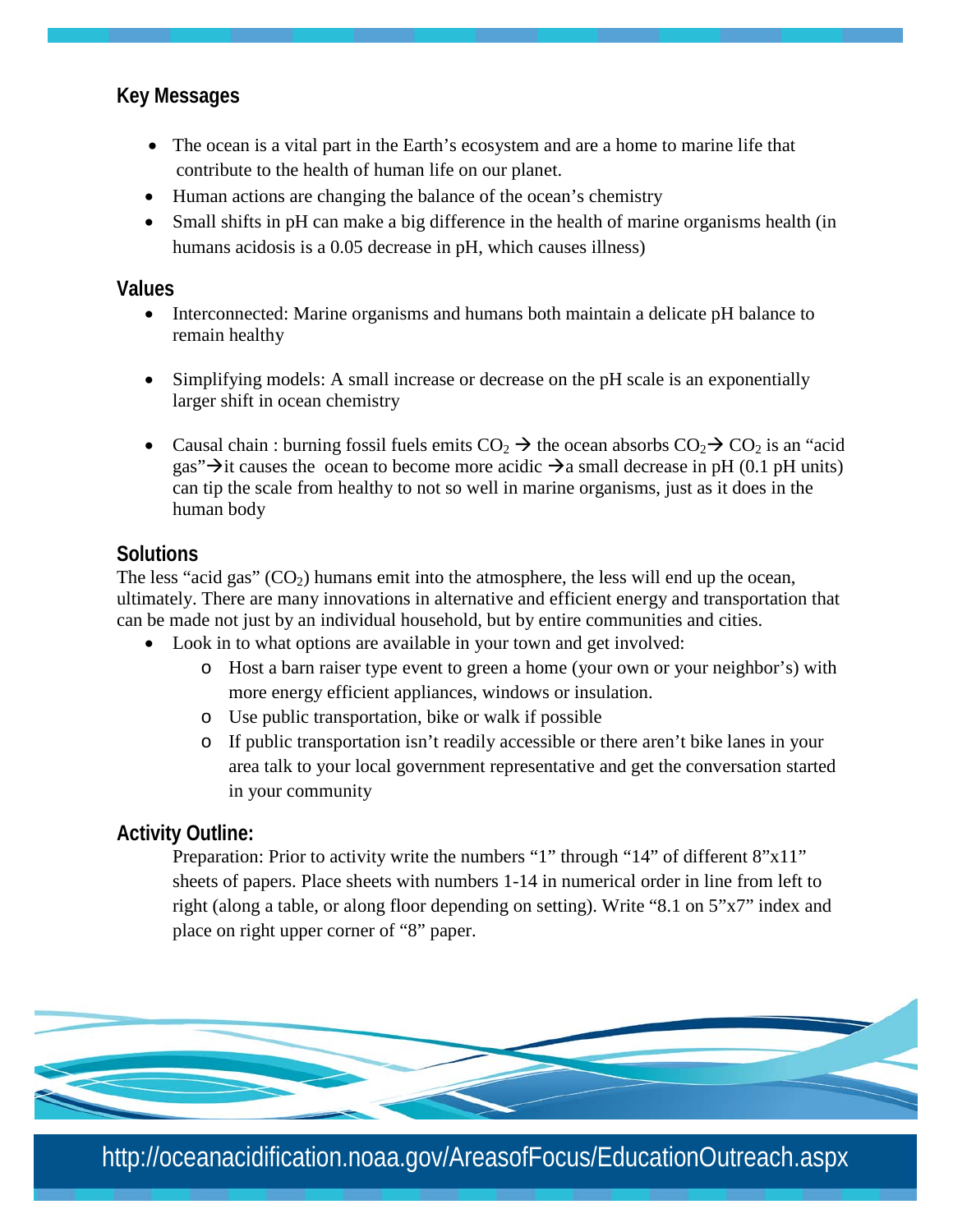### **Activity Outline (cont'd)**

- **1)** Inquire with student? Do you know what an acid is? A base? Would you like to learn about it?
	- **a)** Introduce the pH scale (0-14):
	- **b)** Anything above 7 is a basic (alkaline) anything below 7 is acidic, 7 is neither an acid or a base, but neutral
	- **c**)  $0=$  the strongest acid
		- **i)** Acid: usually sour, stings if touched, reacts or degrades metals
	- **d)** 14= strongest base
		- **i)** Base is bitter, slippery if touched, dissolves fats and oils
- **2)** Did you know there are acidic and basic substances we use and possibly eat each day?
	- **a)** Ask student to pick household item (or offer them one) and ask them to place it on the scale to make their best guess at the pH of the item. Refer to "pH values of everyday objects" below. Can encourage them by telling them they are getting "hotter" or "cooler," or closer or further away if they are looking for direction. Or ask question about the substance such as "Does it taste sour?"
		- **i)** If student places the item on the correct place on the scales offer congratulations (correct pH values for items are referenced above). Explore as many items as time and interest allow saving the "ocean" for the last.
	- **b)** When handing student the "ocean" let them know how special the ocean is and offer a prize for placing this is the right place on the scale (if available).
		- **i)** Can discuss the decrease in our ocean's pH over past century. One hundred years ago the ocean was at  $pH = 8.1$  and our ocean today at  $pH$  of 8.0 May be hard to believe that a 0.1 difference means much but…
		- **ii)** If the pH changes by ½ of that in our blood (just 0.05 decrease), it can cause [headaches,](http://en.wikipedia.org/wiki/Headache) confusion, [feeling tired,](http://en.wikipedia.org/wiki/Fatigue_(medical)) [tremors,](http://en.wikipedia.org/wiki/Tremor) [sleepiness,](http://en.wikipedia.org/wiki/Somnolence) and make it hard for the brain function. ("healthy blood pH= 7.45, called "acidosis" when blood pH = 7.4). Scientists have seen some of these same effects in some of the fish that live in the ocean (i.e. clownfish [Nemo], who may become confused and swim towards a predator in a more acidic ocean.
- **3)** Do you know what is causing this change in ocean pH?
	- a) Carbon dioxide is an "acid gas" and causes the ocean to become more acidic (represented by a decrease on the pH scale).
	- **b)** Carbon dioxide emissions/pollution into our atmosphere from things like:
		- -driving our cars, boats, planes, trains
		- -using electricity in our home
		- -removing trees (deforestation) that hold Carbon dioxide in their leaves, preventing it from ending up in the ocean



http://oceanacidification.noaa.gov/AreasofFocus/EducationOutreach.aspx